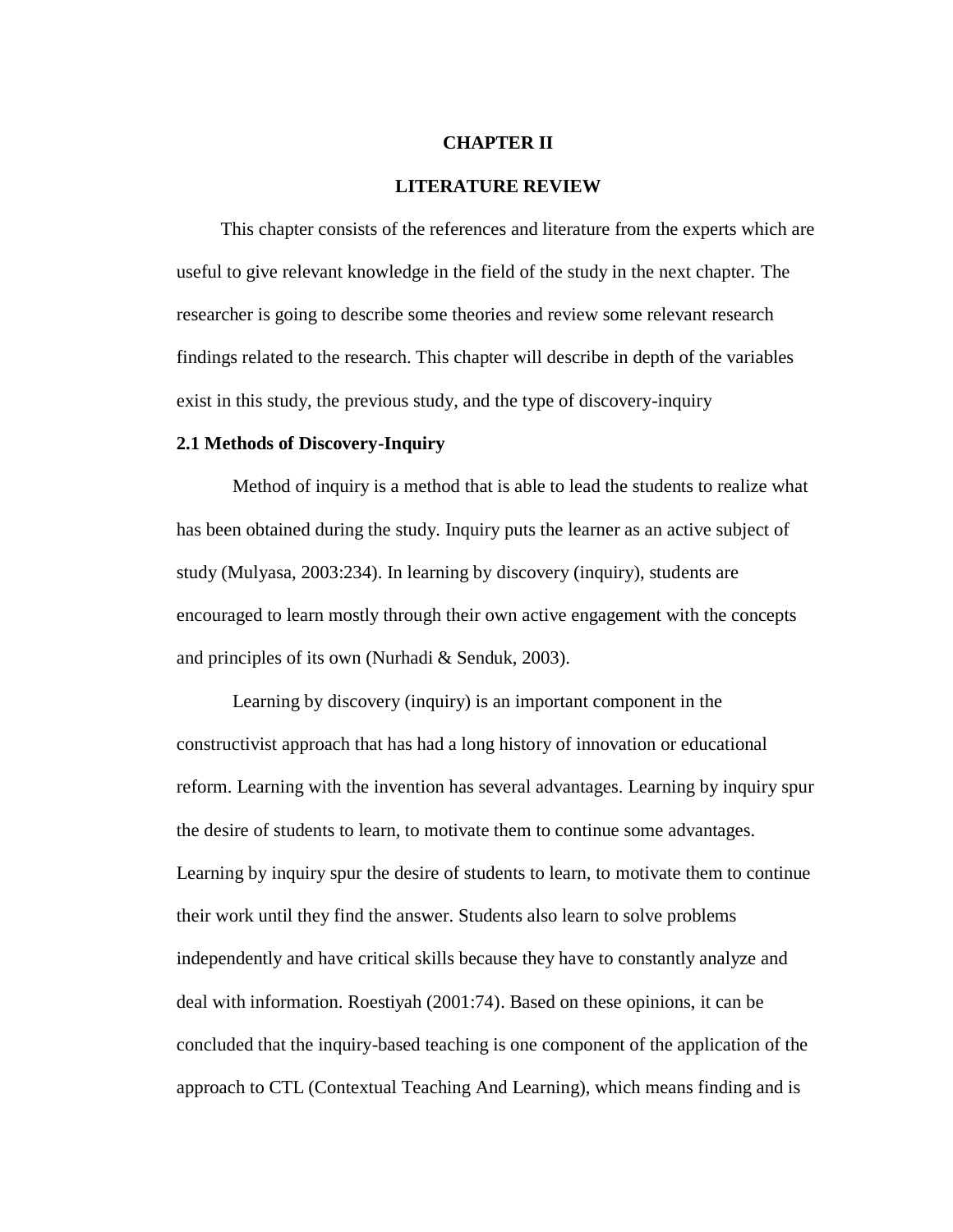part of the learning activities based CTL (Contextual Teaching And Learning). Acquired knowledge and skills students are expected not given the results of a set of facts, but the result of finding himself.

In spite of this method is centered on the activities of learners, but teachers still play an important role as a maker of design learning experiences. Teachers are obliged lead learners to perform activities. Sometimes teachers need to give explanations, ask questions, provide comments, and suggestions to the learner. Teachers shall provide ease of learning through the creation of a favorable climate, the media and using the facilities varied learning material. Inquiry is essentially a way of realizing what he had experienced. Because the inquiry requires learners to think. This method involves them in intellectual activities. This method requires the learners to process into a learning experience that is meaningful in real life. Thus, through this method of learners accustomed to earning, analytical, and critical.

# **2.2 The strategy of inquiry-discovery**

The steps in the inquiry process is awaken curiosity about something, presupposing an answer, and draw conclusions and make valid decisions to address issues that are supported by the evidence. Next is to use inference to analyze the new data (Mulyasa, 2005:235).

Strategy implementation inquiry is:

- a. Teacher gives explanations, instructions or questions on material that will be taught.
- b. Provide assignments to students to answer the question, the answer can be found in the learning process experienced by students.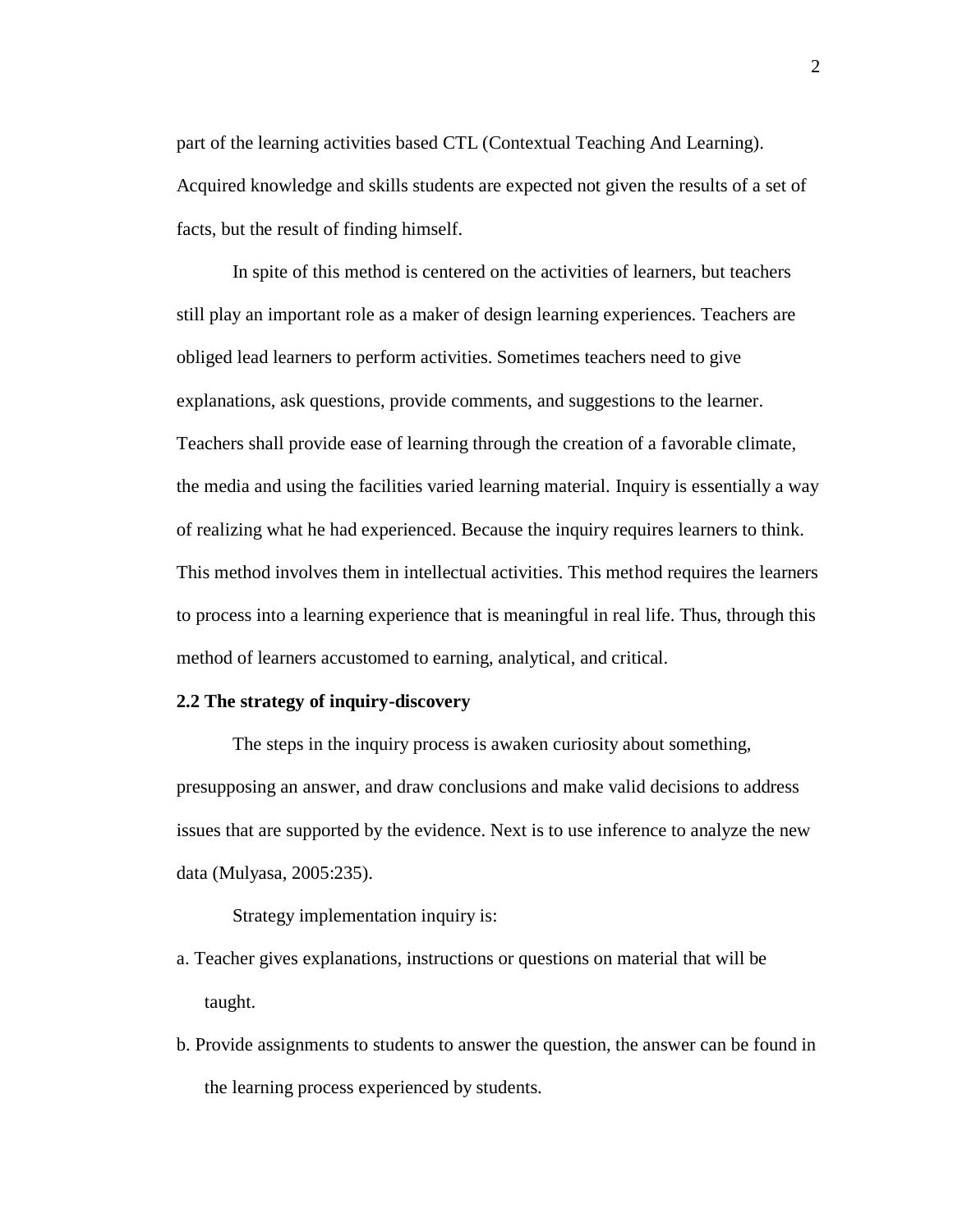- c. Teacher gives an explanation of the issues that may confuse learners.
- d. Recitation to embed the facts that have been studied previously.
- e. Students summarize in the form of a formula as a conclusion that can be accounted for (Mulyasa, 2005:236).

Method of inquiry by Roestiyah (2001:75) is a technique or method used to teach teachers in the classroom, where the teacher divides the task of researching a problem to the class. Students are divided into groups, and each group gets a specific task to be done, then they are studying, researching, or discuss its role in the group. After the results of their work in the group discussion, and then made a report in good order. Finally results are reported to the plenary session reports, and there was widespread discussion. Conclusion of the plenary session will be formulated as a continuation of the group's work. And the conclusion of the last follow-up if there is still to be implemented, it should be noted.

The teacher uses techniques that the students have a purpose when aroused by the task, and actively seek out and examine themselves solving the problem. Finding the source of their own, and they learn together in a group. It is expected that students are also able to express their opinions and to formulate conclusions later. They are also expected to argue, argue and defend their opinions. Inquiry contains the mental processes of a higher order, such as formulating a problem, planning experiments, conducting experiments, collecting and analyzing data, drawing conclusions. In the method of inquiry can be grown objective attitude, honest, desire to know, open, and so on. Finally able to reach a mutually agreeable conclusion, if the students do all of the above activities mean students are doing inquiry.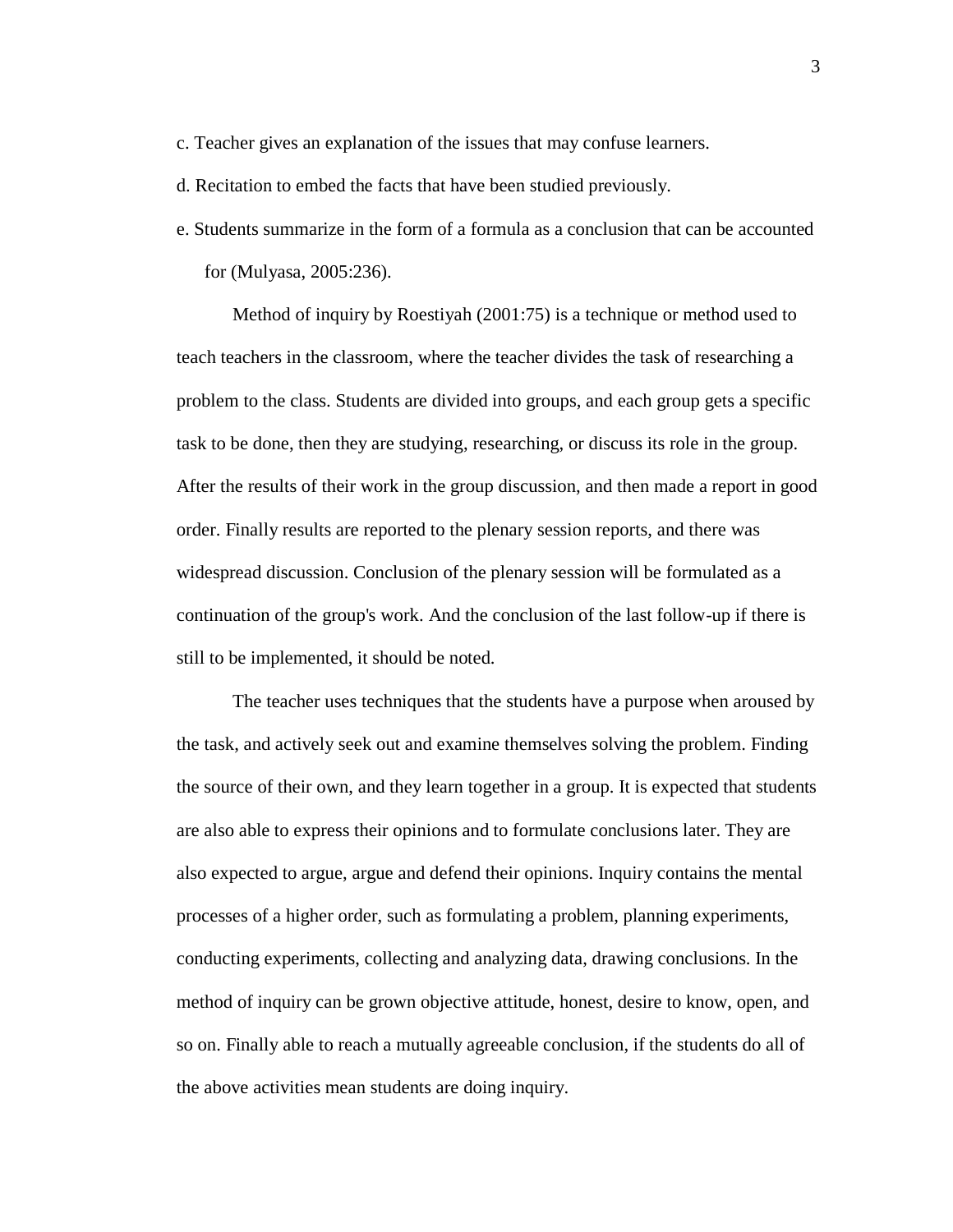This technique has the advantage of inquiry: (a) to establish and develop the basic concepts to students, so that students can understand the basic concept ideas better. (B) Assist in the use of memory and transfer the new learning situation. (C) encourage students to think and work on his own initiative, to be honest, objective, and open. (D) To encourage students to think intuitively and formulate their own hypothesis. (E) Provides intrinsic satisfaction. (F) The situation of learning more exciting. (G) to develop individual talents or skills. (H) Giving students the freedom to learn on their own. (I) Refrain from traditional learning. (J) to give enough time to the students so that they can assimilate and accommodate information.

Method of inquiry by Suryosubroto (2002:192) is the discovery that the expansion process is used more depth. This means that the process inqury containing the mental processes of a higher order, such as formulating problems, designing experiments, conduct experiments, collect and analyze data, draw conclusions, and so on. Find (inquiry) is the core part of the CTL. Acquired knowledge and skills students are expected not only to remember the result, but of finding its own (experience). Cycle of inquiry is observation (observation) through the initial steps to formulate the problem, then watched or observed by reading, observing, and the like. There is also asking (questioning), filed conjecture (hypothesis), collecting data (data gathering) from the observations that have been made and inference (conclussion) through communication or presentation of the work to classmates, teachers, or other audience. For example, students look for patterns of numbers 1, 5, 2, 4, 3, 3, 4 ... or student conduct inquiry cycle through data collection to preparing the statistical tables.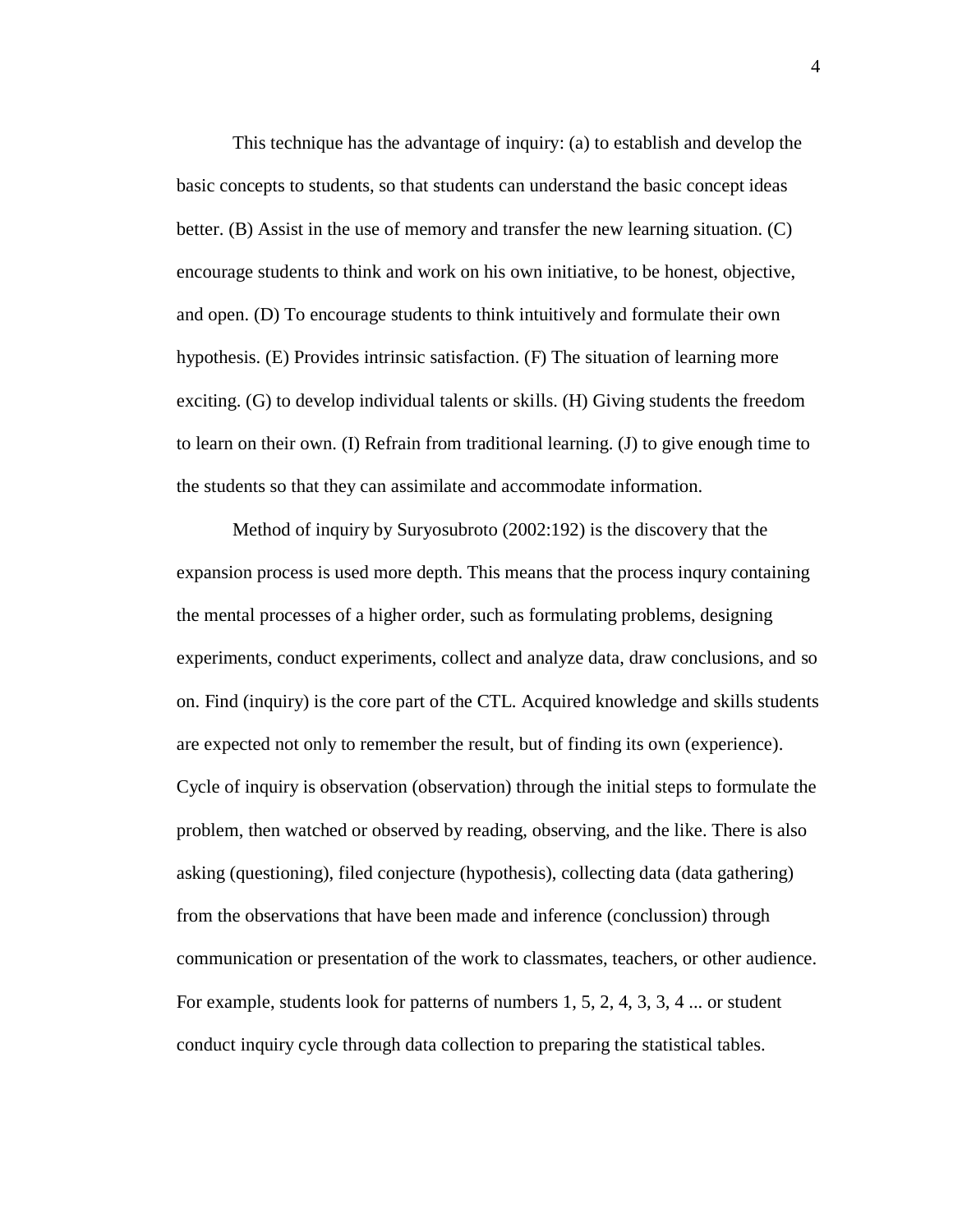Asking a CTL-based learning strategies. Asked can be used for information, check student understanding, generate student responses, confirming what was already known to the student, to refresh students' knowledge, and directing. The process resulted in the expansion of science asks. There is no knowledge that is given, unless the revelation to prophets and apostles.

Almost in all learning activities, ask implemented either each students, between students and teachers, between teachers and students, and so on. Its application in the classroom when students discuss, work groups, and observe. Such activities will foster the urge to ask. It was more reflected in the learning society gained from working with other people. Teachers are advised to implement the learning within study groups. Students are divided into heterogeneous groups. The results obtained from the study "sharing" between friends. Clever taught weak or that knows inform the uninitiated or the like. All students in the class are members of learning community. Realization through the establishment of the group, bringing experts into the classroom, as well as working with the community.

The next component is the modeling CTL. That is, there is a model that can be replicated. For example, how to paint and how to operate the computer corner. CTL in learning, the model can be derived from the student or brought in from outside. No less important component of the CTL is a reflection (thinking) about what is newly learned or what has been done in the past. At the end of the study, a comparison can be made between the past and the present, starting with students' end with confidence. For example, when the class ends, students mused, "Well, the way I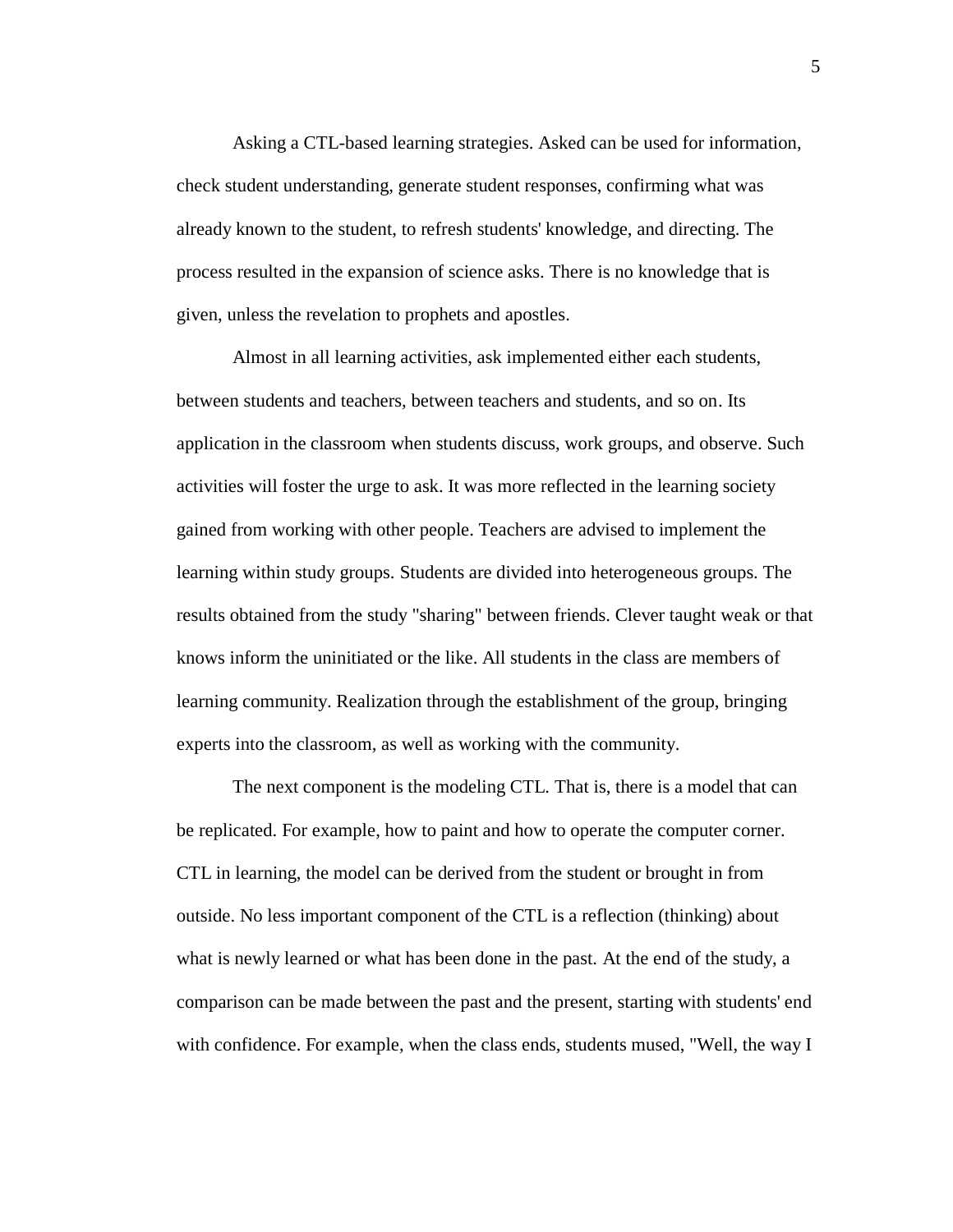am looking for a pattern for this one. Properly, I sort the data first as I had just learned, and so on".

### **2.3 Discovery-inquiry methods**

Methods of Discovery-Inquiry is the way of presenting a lot of lessons that engage students in the mental processes in order discovery that gives freedom to the students to form ideas and information according to their own understanding (Anonymous, nd). In addition, this method basing that education is a process - not a series of facts that provide benefits for learners actively involved in preparing the information (understanding) is greater than the memory so that students will have a level of confidence in solving problems faced at the time and moments later (Anonymous, undated b).

Discovery-Inquiry method has been developed to teach students to understand the process of researching and explaining events guided, so that students can be taught scientifically solving procedures. Thus during the learning process students will: (1) ask if they found the problem; (2) be aware of and learn to analyze strategic thinking; (3) new thinking strategies can be taught directly; (4) could enrich the mind and help students learn about the nature of knowledge while (Tiptoadi, 1995 in Mbulu, 2001).

One method of Discovery-Inquiry is the Modified Discovery-Inquiry. The implementation of this method can be described as follows:

1. Teachers give problems and provide materials / tools required,

2. Then students are invited to solve it through observation,

3. Exploration for answers.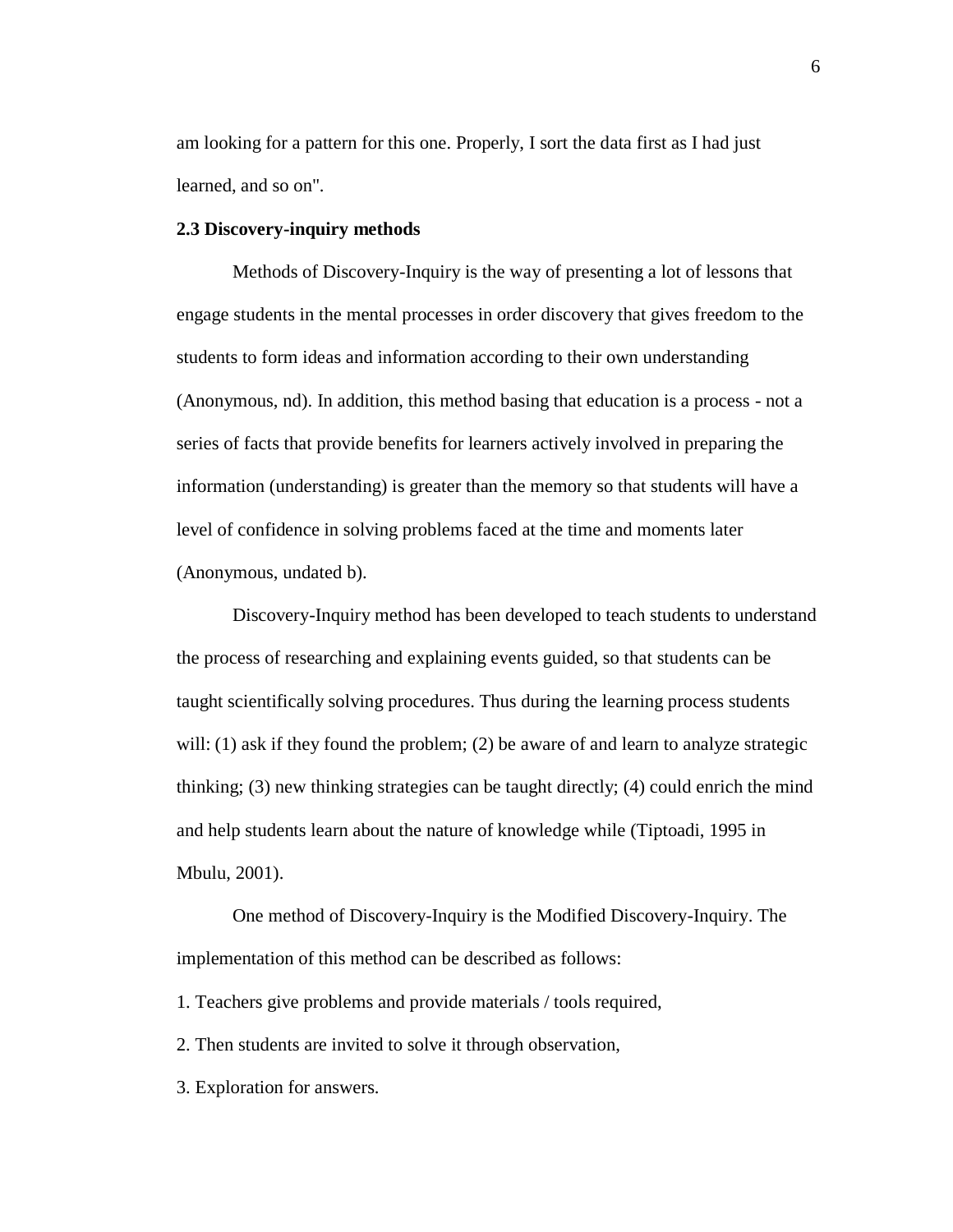- 4. Solving problems at the initiative and made their own way, can be groups or individuals.
- 5. Teachers act as a driving force, a resource and charged with providing the necessary assistance to ensure the smooth process of student learning.
- 6. During the learning process of students to solve problems, help / guidance teacher is in the form of questions (Mbulu, 2001).

In addition to teacher questions can also directs the steps set the stage for an invention (discovery). In other words, the teacher actively stimulate learners to think actively find, so they will be able to think analytically, synthesis, comparative (Moston, 1972 in Anonymous, 2005a and 2005b).

# **2.4 Modified Linkage Discovery-Inquiry with Improved Student Results.**

In the course of learning, motivation can be regarded as a driving force in a student's self to induce learning activities and ensure continuity of learning activities, so that the desired destination by learning subjects that can be achieved. Various kinds of motivation:

a. Intrinsic Motivation.

Intrinsic motivation is the drive is in the proper functioning of a person who does not need to be stimulated from the outside, because the individuals had no urge to do something (Sardiman, 1988). In terms of learning objectives, intrinsic motivation is the wish to achieve the objectives contained in the learning activity itself.

b. Extrinsic Motivation.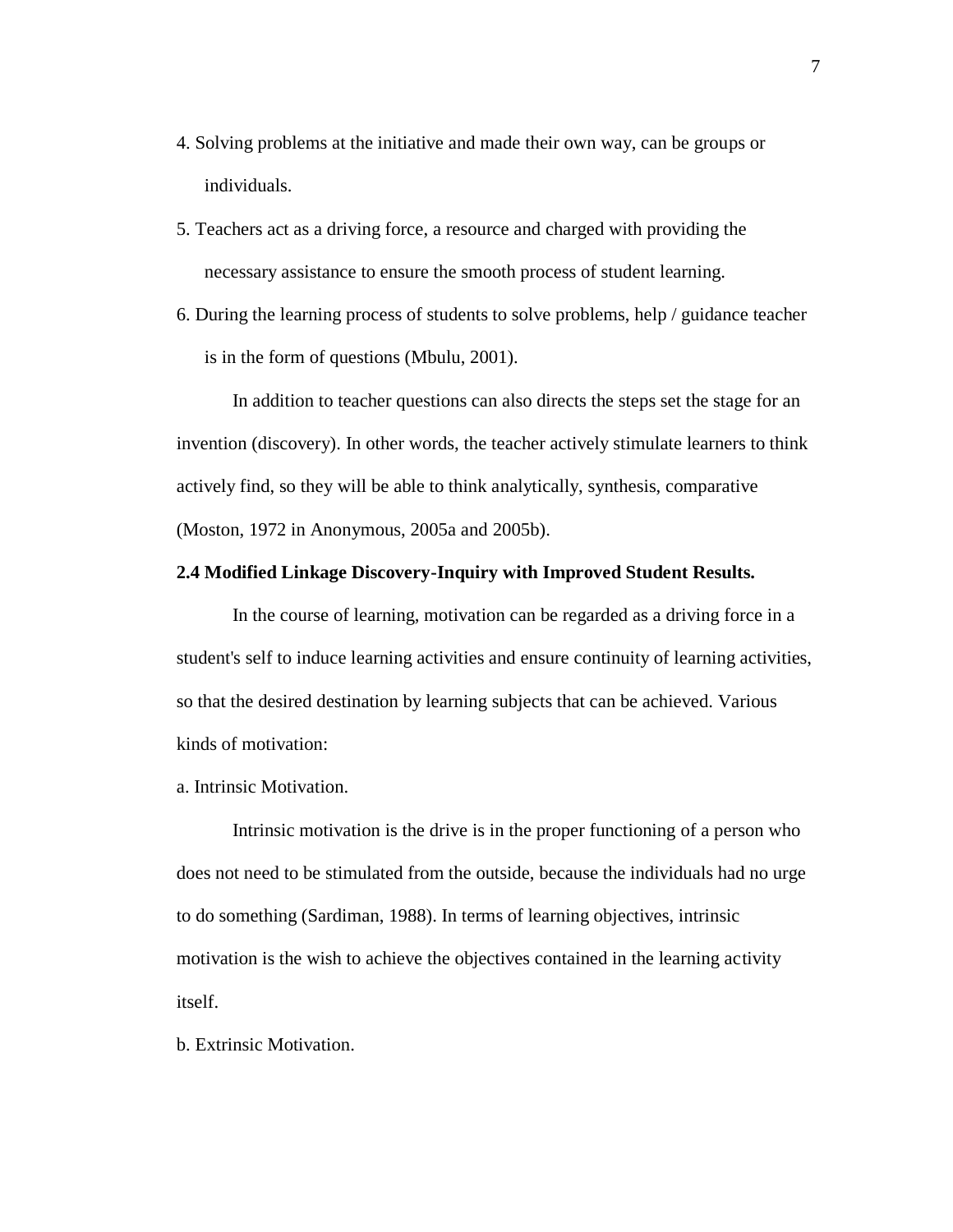Extrinsic motivation is the active encouragement and function due to external stimuli. Extrinsic motivation in learning activities remains important because the students most likely situation is dynamic and may also be other components in the learning process is no less interesting for the students, so that the necessary intrinsic motivation. Prayitno (1989) stated that good betapun children which include potential intellectual ability or material will be taught and complete learning tool, but if students are not motivated to learn, then learning will not take place optimally. Someone making an effort because of the motivation. Good motivation to learn to show good results. Pratikum kontesktual learning is one way of generating motivation because students are given the freedom to construct ideas and findings during learning activities, so that students conduct themselves with a carefree, fun and highly motivating (Amin, 2004; Anonymous, 2004).

Motivation is very closely related to how a person perform activities or work. Thus, the more precise and obtained student motivation to learn, the learning activities undertaken by students will be higher so that learning becomes more and more successful students. With the diligent effort and motivation based on the presence of a high, then a person who learns it will be able to give birth to good performance. Student activity is not enough to just listen and take notes. Paul B. Diedrich in Sardiman (1988) made a list of 177 kinds of student activities, among others, can be classified as follows:

a. Visual activities, which include: reading, watching ganmbar, demonstrations, experiments, work of others.